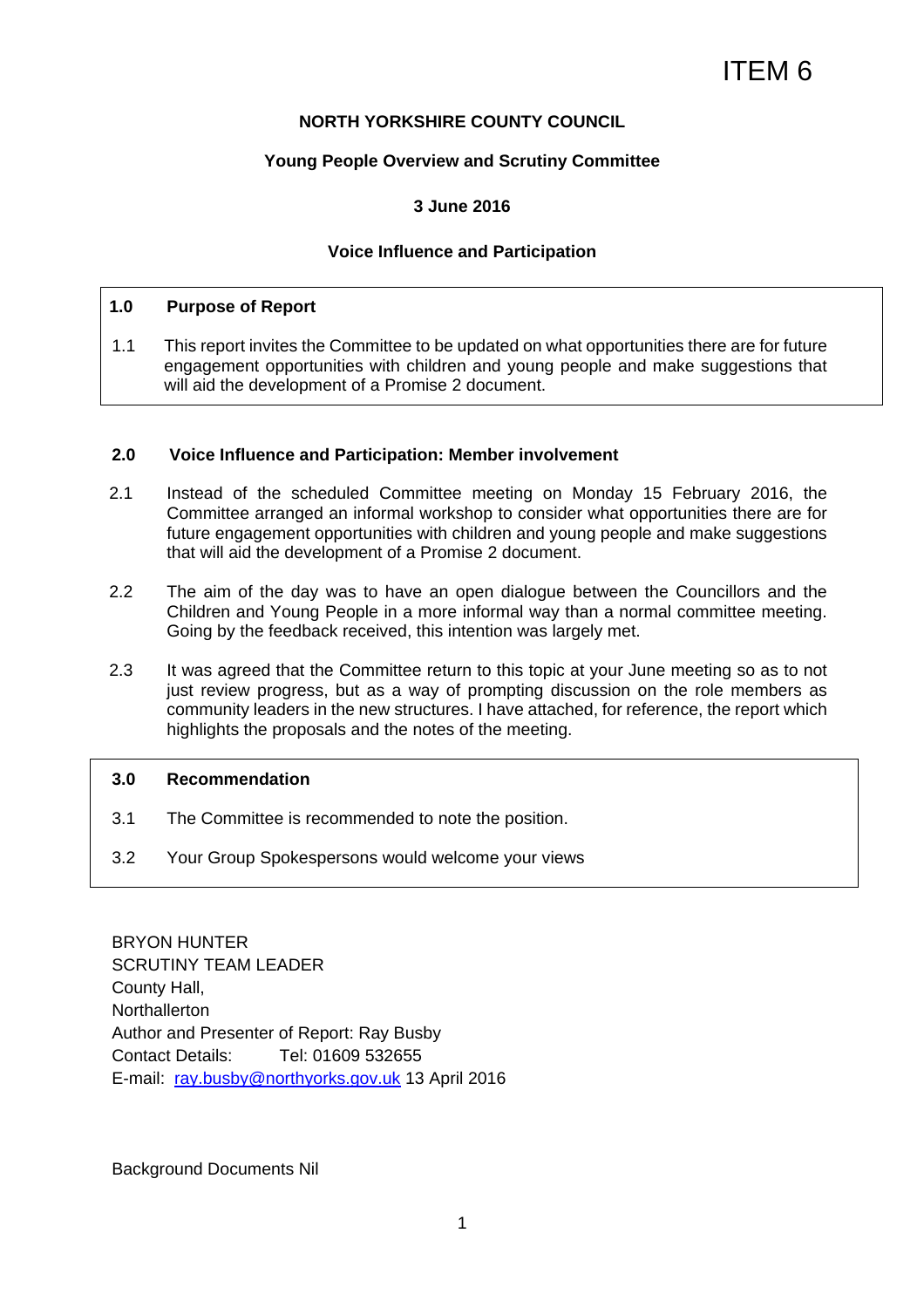# **North Yorkshire County Council**

# **Young People's Overview and Scrutiny Committee**

# **3 June 2016**

# **Voice, Influence and Participation**

## **1. Purpose of the Paper**

1.1 To inform the Committee of the work that has been done by the Council's Voice, Influence and Participation (VIP) team to develop opportunities at an individual and group level to genuinely engage and listen to the voice of young people and to set out the arrangements for this committee meeting to look at what further opportunities for engagement there are.

## **2. Background**

- 2.1 The first principle within the North Yorkshire Children Trust Board's "Young and Yorkshire" is to involve children, young people and their families at all stages of planning, delivering and evaluating services. It is pointed out that, "We already consult children and young people through a variety of mechanisms. We need to ensure that this translates into regarding them as key partners in the design and delivery of services, and that we truly listen to their views and feedback. This principle is founded on proper respect for children's rights as enshrined in the United Nations Convention."
- 2.2 An officer group was set up under the Children's Trust Board to co-ordinate work on voice, influence and participation of children and young people. It has a vision of capturing the voice of children and young people to influence change and to improve the experiences of children and young people. The group has met regularly with its biggest success being the launch of The Promise, to which all the Trust members have signed up. The Promise has 5 principles:
	- 1. Involve children and young people in designing, developing and reviewing services which are provided for them.
	- 2. Involve children and young people when making decisions on services which affect them.
	- 3. Provide children and young people with opportunities to raise issues which are important to them, and ensure they are listened to.
	- 4. Feedback to children and young people on what has been said and what is going to happen as a result.
	- 5. Provide information which may be used by children and young people in accessible and appropriate formats. Gather information from children and young people using accessible and appropriate methods.
- 2.3 In April 2015 a Voice, Influence and Participation team was established from staff that had previously been in children's social care and the youth support service. They have been given the task of translating the Young and Yorkshire principle into action, bearing in mind what is expected from The Promise.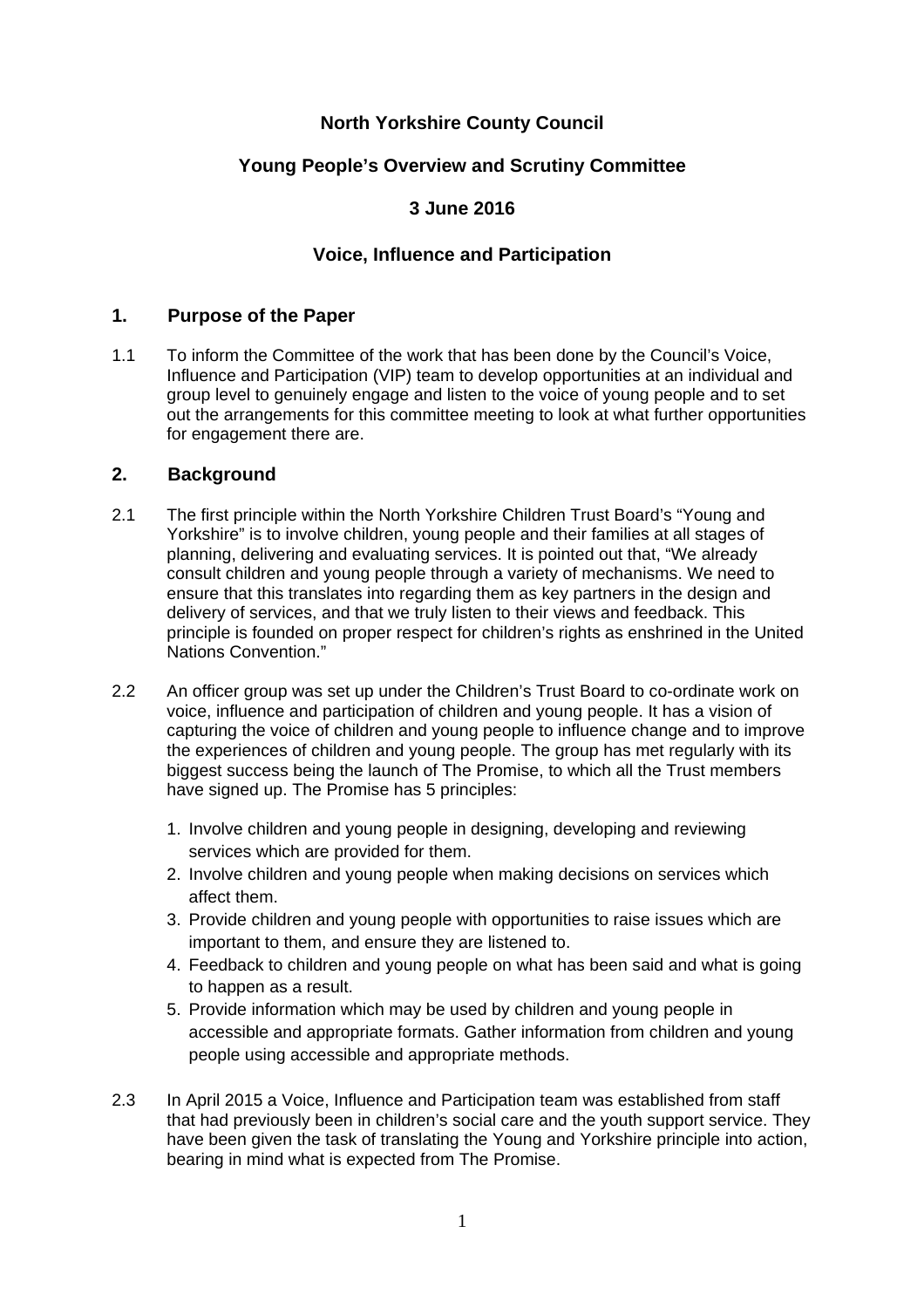# **3. Successes over the Last Year**

- 3.1 Over the last few years the young people who are involved in voice, influence and participation work and the officers that support them have had some notable successes. These include:
	- i. The Young People's Council (i) increasing participants who are children in care (ii) being a national award winner (iii) leading on You Said: We Did for Children's Social Care (iv) introducing C-days with 82 different young people attending.
	- ii. Organising the largest Youth Voice Summit to date with over 110 young people taking part. There was a debate with the Children's Commissioner, the Police and Crime Commissioner, NYCC Chief Executive and the Corporate Director of Children and Young People's Services. Action plans are being developed from graffiti walls that were used to explore a variety of topics.
	- iii. Engaging directly with Members.
	- iv. Leading on the transition of Viewpoint to Your Voice for Children's Social Care and the Youth Justice Service. This gives us an online consultation tool accessible on all devices that we have control over what is asked, what it looks like and how information is fed back. Plans are already in place to use your Voice in the Prevention Service and for young carers.
	- v. Managing the transition of youth councils as the Prevention Service has been created.
	- vi. Establishing Young Advisors to bring a youth perspective to strategic and developmental work. There are already 6 Young Advisors who are undertaking commissions on a variety of issues.
	- vii. Leading on the implementation of the Promise and auditing of services against the 5 principles.
	- viii. Replacing the Keyfund with the Youth Community Fund, so there is more money that is available for young people from local businesses and the emphasis changes to funding projects to enhance the communities in which the young people live, rather than the young people themselves.

# **4. Current Situation**

- 4.1 The main work of the VIP team is to support the network of youth councils that exist across the County. A summary of these is given below.
- 4.2 The **North Yorkshire Youth Council** (NYYC) is made up of young people from across the county. It meets six times a year, each time for a day in school holidays. In the meetings young people discuss issues that concern them and seek to find ways of progressing them locally and nationally. Three members of the NYYC are Members of the Youth Parliament, which is the national body that meets in London and has an annual sitting in the House of Commons.
- 4.3 The Youth Support Service supported **local youth councils** that with the advent of the Prevention Service were reorganised, so there is one youth council in each of the 12 Prevention Service areas. These are still being developed with, some like Eastfield and Scarborough, being very active whilst others have very little going on as yet.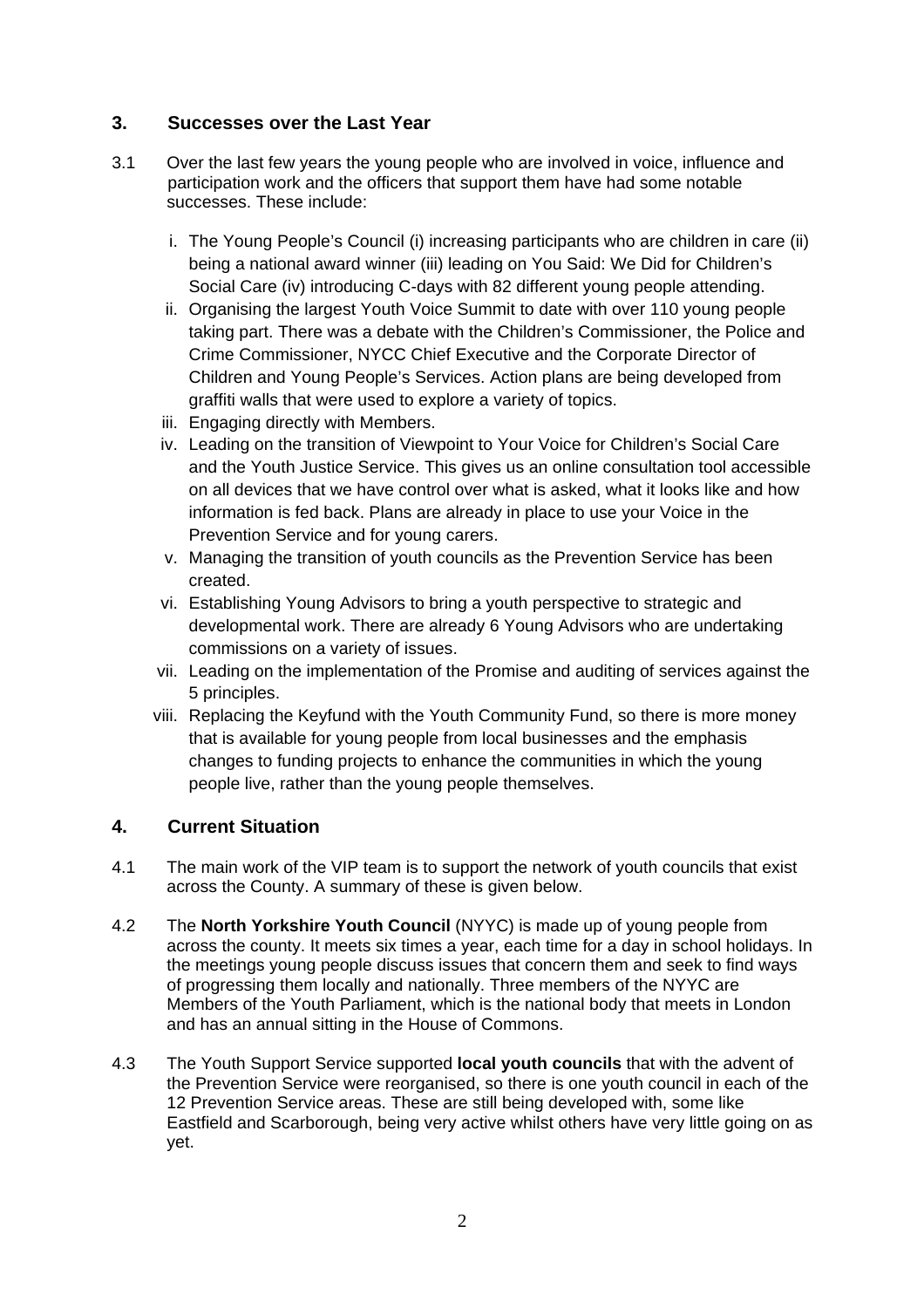- 4.4 There are specialist youth councils; namely the Young People's Council, Flying High, a LGBT group and HMS Heroes. Young carers groups are being established and discussions have begun with Healthwatch North Yorkshire to create a route for children and young people's voices to be heard in the health services.
- 4.5 The **Young People's Council (YPC)** was established by Children's Social Care to give looked after children and care leavers opportunities to say what they want to happen with their care and to talk directly to providers of services and policy makers. They meet regularly with the Corporate Director of CYPS and managers from the Children and Families Service. Good work, based on You Said: We Did, have produced changes in the way services are provided. The Council has met monthly in York. In the last six months 82 young people have been involved through four "Cdays" that have been organised across the County.
- 4.6 **Flying High** is a council for young people aged 16-25 who have special educational needs and disabilities (SEND). It was set up several years ago by the Council and Barnardo's were commissioned to organise the work of the group. They tend to meet in Knaresborough and have been actively involved in consultation work around SEND services.
- 4.7 There is one **LGBT** group in Harrogate that has met for a while and one is being established in Scarborough. They are raising the profile for LGBT issues.
- 4.8 **HMS Heroes** is a national pupil voice initiative for the support of Service children and young people. In North Yorkshire we have more than 40 schools who are active members of HMS Heroes. Each school holds its own regular meetings, usually weekly, which are led by the Heroes. Two representatives from each HMS Heroes school are invited to half termly meeting. These meetings are chaired by HMS Heroes supported by a Service Pupils' Champion and follow a structured meeting plan.
- 4.9 The Council commissions three organisations across the County to support **young carers** – Action for Children, Hambleton and Richmondshire Carers' Centre and Scarborough and Ryedale Carers' Resource. As part of their contract they are expected to provide a forum for young carers to express their views and to provide a platform for young carers to advocate for young carers interests.
- 4.10 There have been meetings with **Healthwatch North Yorkshire** (HWNY) on how we can work together to capture the voice of young people on health issues and feed concerns into the Health and Well Being Board, the CCGs and the Trusts.
- 4.11 Each school is expected to have a **school council.** Ofsted look specifically at judgements for pupils' outcomes including "the extent to which pupils contribute to the school and wider community". An effective School Council is the way to satisfy this. During an inspection, Ofsted Inspectors are also specifically tasked with talking with pupils including "those holding representative responsibilities, for example as members of the school council".
- 4.12 Representatives from youth councils and school councils are invited to the annual **Youth Summit**. The most recent summit, held in October 2015, had 110 young people attending.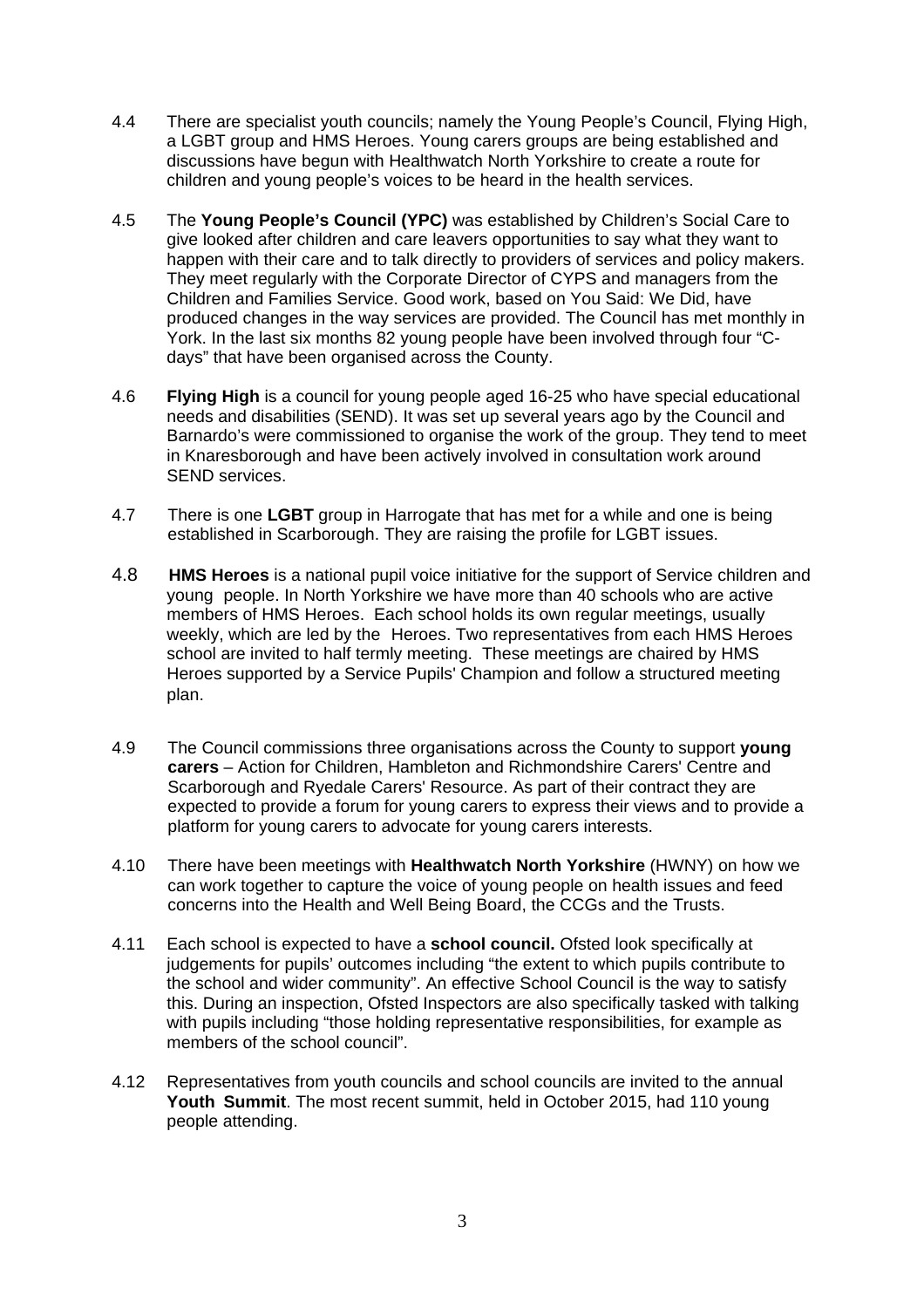## **5 What is proposed for the future?**

5.1 The VIP team are proud of what they've achieved but they are aware that there are several areas in which the work could be improved. They decided, therefore, to talk to the NYYC about how support could be improved. The first two points below emerged from a meeting with NYYC that was held in Richmond in the October half term.

#### 1. Area-based Groups

 The main issue is at present most of the groups cover the whole of the county, which means young people have to travel a long way and take up a lot of their time to participate in discussions and activities. We intend to create four groups for the main specialist youth councils that will meet in Scarborough, Northallerton/Richmond, Selby and Harrogate. This builds on the success of the YPC C-days, where there has been a significant increase in the number of young people attending sessions and will allow us to give more of local feel to meetings.

 The YPC, Flying High, young carers and the LGBT groups would meet monthly (on different weeks of the month) and then every third month all groups would meet at the same time (along with reps from the youth councils and HMS Heroes) to discuss broader youth issues for their part of the County. These groups would be supported by part time workers and the VIP team.

 There is also a need for the different interest groups to come together, so we would facilitate reps from each of the areas coming together on a termly basis to meet with each other and any decision makers they feel could help them. These groups would be supported by the VIP team.

2. The North Yorkshire Youth Council

 The NYYC has had some success, notably in the past with concessionary bus fares, but we want the NYYC to have more of an impact. We intend to do this by having the NYYC made up from 8 reps from each of the areas. They will meet termly and will work through task and finish groups on three or four campaigns that have arisen from the annual "Make your Mark" surveys (that this year was completed by 6000 young people in North Yorkshire). Part of their work would be obtaining resources to take forward their campaigns.

 We would also create a NYYC Executive with 2 reps from each of the areas that can meet with decision makers on a regular basis. This has been very successful for the YPC. The reps would be chosen to ensure there is representation from each of the specialist groups. This would include the NYYC Executive meeting with the two Executive Members and the Corporate Director for Children and Young People Services, at least half termly. It is also hoped there would be meetings with leaders from local councils, the police, health and local companies. Some of these meetings will be face-to-face but we would also explore the use of video conferencing and Skype. It is hoped that a young person's version of Young and Yorkshire's action plan will be produced that will be an item on the agenda of these meetings. The meetings would be organised by the VIP team.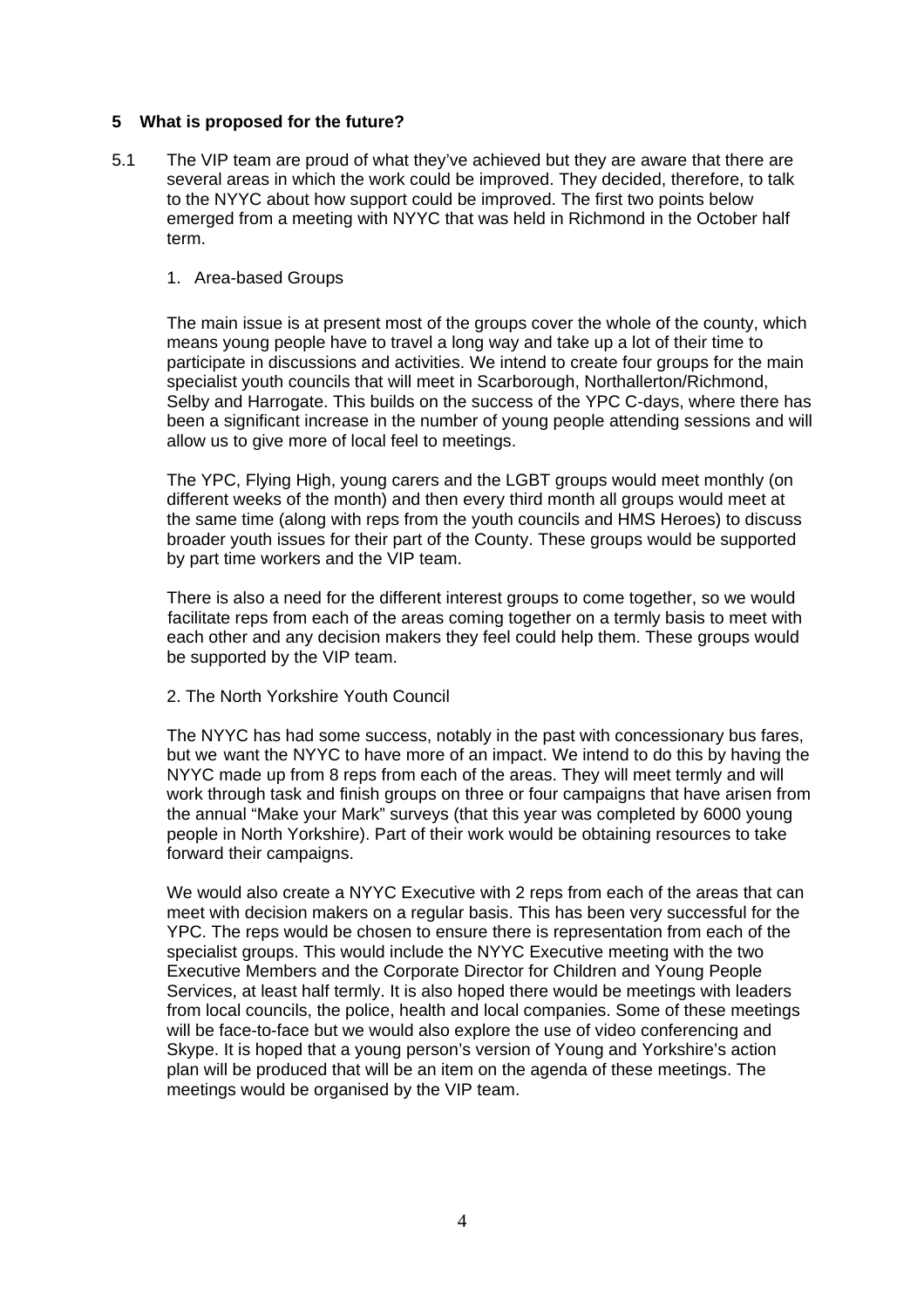## 3. Flying High

 Flying High has successfully promoted the needs of young people with SEND but as described above for all groups there is a problem with travel and the number of young people who can participate. There has also been the added challenge that most of the young people with SEND that are supported are over the age of 16. We intend to create area groups that cater for the older young people and in addition area groups for younger children with SEND. These will be based on the Flying High model and will complement the work of the Flying High groups for older young people. They will be called Flying Start. The new groups will be developed with current members of the Flying High group.

## 4. Children and Young People

 Looking at the list of groups described above, it can be seen that at the moment, other than school councils, they have one thing in common – they presume that only young people have a voice and can influence and participate in the work of organisations. Yet through Young and Yorkshire there are amazing quotes from children in our primary schools. Primary phase schools have also proved it is possible to give children a voice and influence and participate in the work of the school. They have active school councils that have led to changes being made on such things as the management of school meals, toilets, breaks and school uniform. The challenge to primary schools, which they are starting to address, is how to widen the conversations to look at issues within their local communities. We already have a youth summit: we intend to have a children's summit. We will also look at ways of decision makers talking to groups of children, similar to that described above for the NYYC.

#### 5. VIP Network

 Unfortunately the VIP network meetings have become briefing meetings rather than serving as a task group. It is intended that the group will have strategic discussions on VIP but will also have an action plan that is agreed annually with the Children's Trust Board. They will also establish a link with the revamped NYYC, so they help the NYYC to deliver on their priorities.

#### 6. The Promise

 The Promise was a major step forward but we need to consider a Promise 2 that moves all organisations towards proper involvement and participation of children and young people. From the audits received on The Promise we can see good examples of children and young people being consulted on issues but they are often on matters that concern adults. We have a few superb examples, such as children's social care, of actions being taken and feedback being given – but the examples are few and far between. Only in schools can we see good examples of children and young people being part of the development work and working alongside adults. In the Promise 2 we will promote a nationally established model called Hart's Ladder of Participation and we will expect all partner organisations, and especially those that are members of the Children's Trust Board, to move up the ladder. SMART action plans will be reviewed annually and reports brought to the Children's Trust Board to show what impact has been made by involving children and young people.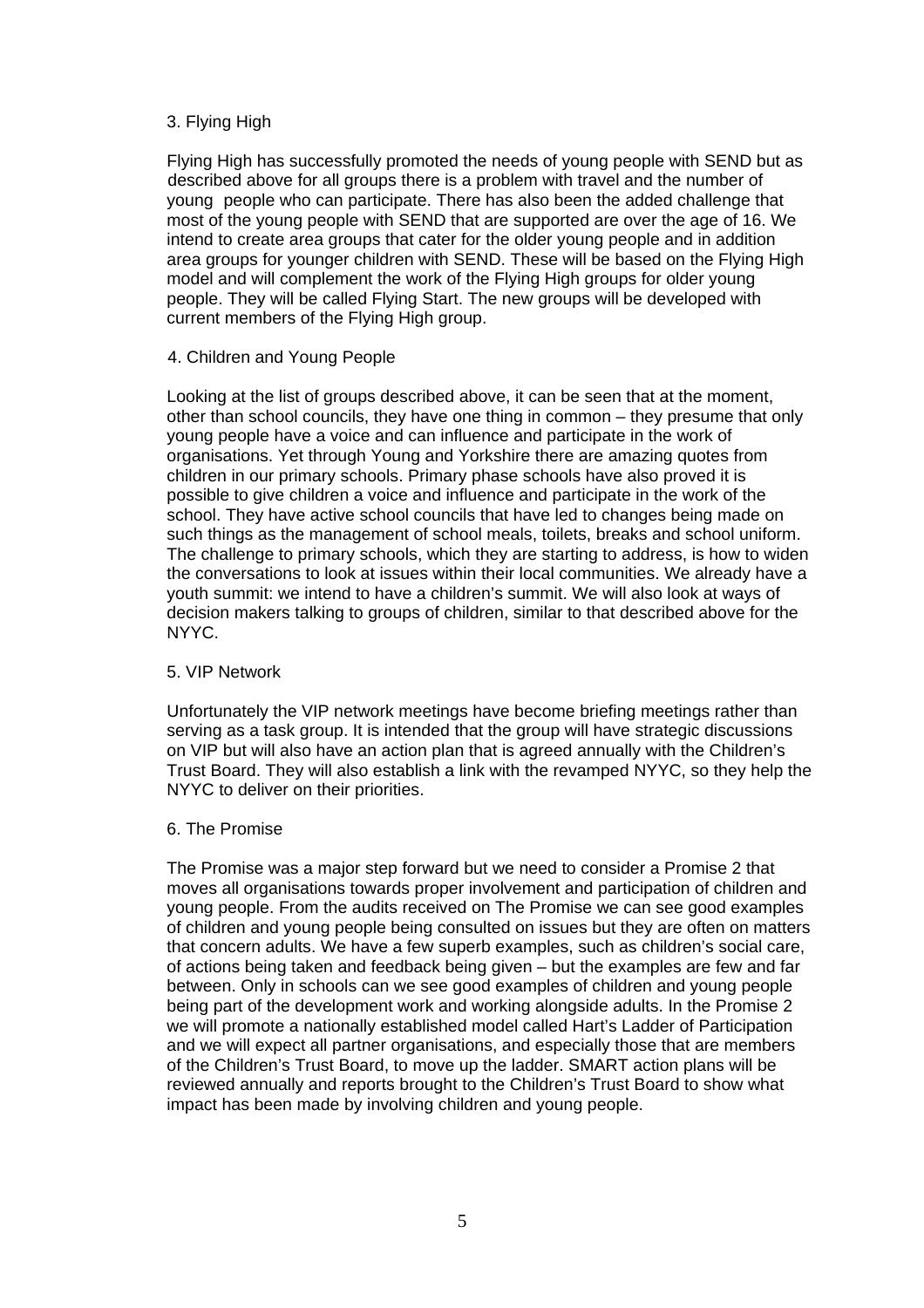## **6. Approach for the Committee Meeting**

- 6.1 The Committee is being asked to consider what opportunities there are for future engagement opportunities with children and young people and make suggestions that will aid the development of a Promise 2 document.
- 6.2 To do this the representatives from the North Yorkshire Youth Council, local youth councils, Young People's Council, Flying High, LGBT group, young carers and HMS Heroes have been invited to the meeting.
- 6.3 Each of these Children and Young People groups will be asked to give a verbal update on the work that they are currently undertaking. Everyone will then be split into groups with the groups being made up of Councillors and Young People to work on the principles currently within the Promise (detailed in paragraph 2.2 above). Each group will be asked to spend 10 minutes on each of the principles and to be asked what opportunities are there to develop the engagement the council has with young people in these areas.
- 6.4 The aim of the groups is to have an open dialogue between the Councillors and the Children and Young People in a more informal way than a normal committee meeting. This would meet the commitment in the Promise that states that there should be an equal partnership between adults and young people. Indeed, members are encouraged to wear less formal attire than for normal committee meeting to aid this dialogue.
- 6.5 The proposed timings are:

1000 - Introductions on the work that is currently being done by Children and Young People's Groups and short presentation on Overview and Scrutiny and what the purpose of the meeting is.

1040 - Groups to work through the principles in the promise. Each group will have an officer to help aid the discussions if it is needed and there will also be copies of the key issues raised at the recent Youth Summit on each table to give some context to the discussions.

1140 - The groups to then feedback to the other groups on their suggestions.

1200-1300 - Lunch

## **7.0 Recommendation**

 The committee is asked through this workshop progress to develop future engagement opportunities with the Children and Young People that could be used in the development of a Promise 2.

#### Report prepared by:

Marc Mason, Commissioning and Developments Manager, Children and Young People's Services, and Neil White, Corporate Development Officer - January 2016

Background Documents: None

Annex: Appendix 1: The Promise – North Yorkshire Children's Trust